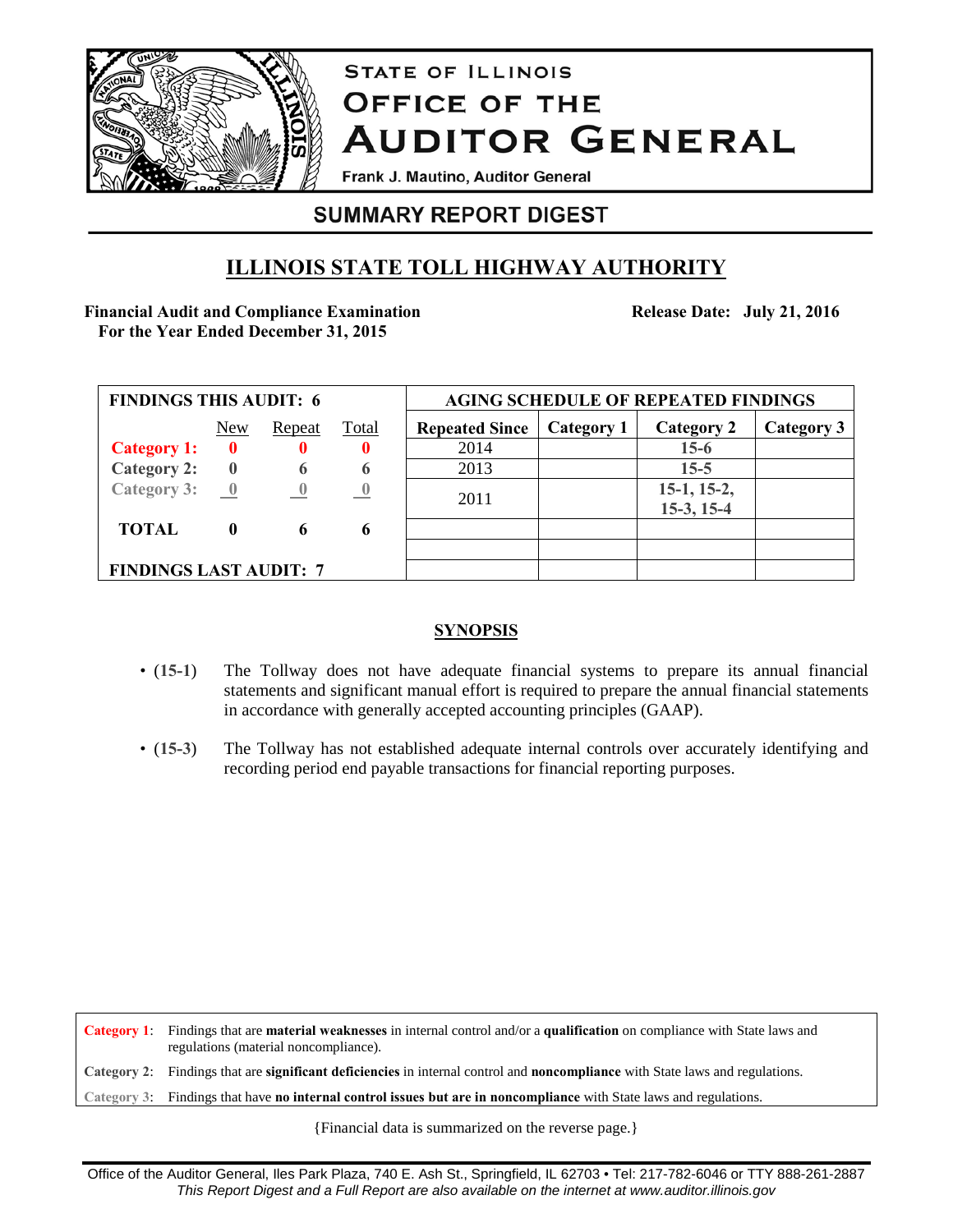## **ILLINOIS STATE TOLL HIGHWAY AUTHORITY FINANCIAL AUDIT AND COMPLIANCE EXAMINATION For the Year Ended December 31, 2015**

| <b>FINANCIAL OPERATIONS (GAAP Basis)</b>                                                       | 2015          |                 |                           | 2014            |  |  |  |  |
|------------------------------------------------------------------------------------------------|---------------|-----------------|---------------------------|-----------------|--|--|--|--|
| <b>Operating Revenues</b>                                                                      |               |                 |                           |                 |  |  |  |  |
|                                                                                                | \$            | 1,146,629,436   | \$                        | 968,971,925     |  |  |  |  |
|                                                                                                |               | 64,323,149      |                           | 53,769,282      |  |  |  |  |
|                                                                                                |               | 2,117,517       |                           | 2,096,881       |  |  |  |  |
|                                                                                                |               | 15,493,528      |                           | 17,982,788      |  |  |  |  |
|                                                                                                |               | 1,228,563,630   |                           | 1,042,820,876   |  |  |  |  |
| <b>Operating Expenses</b>                                                                      |               |                 |                           |                 |  |  |  |  |
|                                                                                                |               | 328,650,467     |                           | 308,835,872     |  |  |  |  |
|                                                                                                |               | 160,233,841     |                           | 115,778,783     |  |  |  |  |
|                                                                                                | ÷             |                 |                           | 91,082,480      |  |  |  |  |
| Engineering and Maintenance of Roadway and Structures                                          |               | 98,064,006      |                           | 53,850,571      |  |  |  |  |
| Traffic Control, Safety Patrol, and Radio Communications                                       |               | 50,307,156      |                           | 25,503,136      |  |  |  |  |
|                                                                                                |               | 42,135,110      |                           | 28,322,665      |  |  |  |  |
|                                                                                                |               | 679,390,580     |                           | 623,373,507     |  |  |  |  |
|                                                                                                |               | 549,173,050     |                           | 419,447,369     |  |  |  |  |
|                                                                                                |               | (201, 705, 716) |                           | (187, 078, 474) |  |  |  |  |
|                                                                                                |               | 347, 467, 334   |                           | 232,368,895     |  |  |  |  |
| Net Position, beginning of year, as previously reported                                        |               | 2,478,704,487   |                           | 2,246,335,592   |  |  |  |  |
|                                                                                                |               | (633, 249, 324) |                           |                 |  |  |  |  |
| Net Position, beginning of year, as previously reported                                        |               | 1,845,455,163   |                           | 2,246,335,592   |  |  |  |  |
|                                                                                                | $\mathcal{S}$ | 2,192,922,497   | $\boldsymbol{\mathsf{S}}$ | 2,478,704,487   |  |  |  |  |
| * - Insurance and Employee Benefits were allocated amongst various Operating Expenses in 2015. |               |                 |                           |                 |  |  |  |  |
| <b>SIGNIFICANT ACCOUNT BALANCES (GAAP Basis)</b>                                               | 2015          |                 |                           | 2014            |  |  |  |  |
|                                                                                                | \$            | 938,208,030     | \$                        | 898, 262, 170   |  |  |  |  |
| Cash and Cash Equivalents Restricted for Debt Service                                          | \$            | 183,467,919     | \$                        | 465,390,500     |  |  |  |  |
|                                                                                                | \$            | 174,903,373     | \$                        | 167,097,111     |  |  |  |  |
|                                                                                                | \$            | 14, 181, 437    | \$                        | 9,808,640       |  |  |  |  |
| Intergovernmental Receivable - Less Current Portion                                            | \$            | 222,856,244     | \$                        | 138,551,087     |  |  |  |  |
|                                                                                                | \$            | 7,379,283,872   | \$                        | 6,235,314,815   |  |  |  |  |
|                                                                                                | \$            | 6,150,137,340   | \$                        | 5,417,187,765   |  |  |  |  |
|                                                                                                | \$            | 2,192,922,497   | \$                        | 2,478,704,487   |  |  |  |  |
| <b>EXECUTIVE DIRECTOR</b>                                                                      |               |                 |                           |                 |  |  |  |  |
| During Audit Period: Kristi Lafleur (1-1-15 thru 6-24-15) Greg Bedalov (6-25-15 thru current)  |               |                 |                           |                 |  |  |  |  |

**Currently: Gary Bedalov**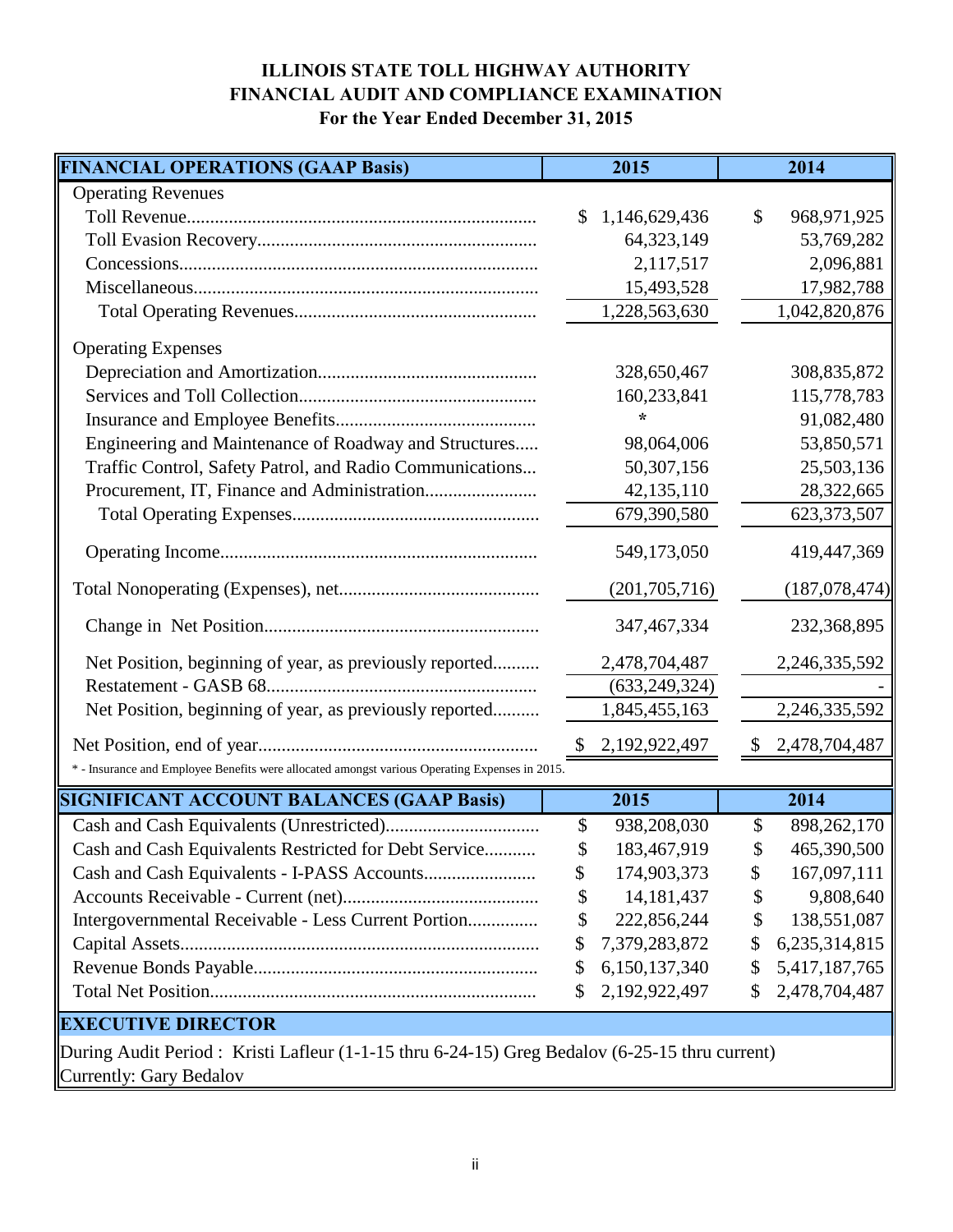#### **FINDINGS, CONCLUSIONS, AND RECOMMENDATIONS**

#### **NEED TO IMPROVE FINANCIAL REPORTING SYSTEMS**

The Tollway does not have adequate financial systems to prepare its annual financial statements and significant manual effort is required to prepare the annual financial statements in accordance with generally accepted accounting principles (GAAP).

During our audit, we noted the Tollway uses several standalone applications to track its financial transactions in accordance with provisions of the trust indentures. The financial data from each financial application is summarized and manually entered into two applications which are used as a general ledger. Several manual reconciliation procedures are required to ensure the information in the general ledger applications agrees to the various financial applications.

Once this information has been reconciled, a data file is generated from the general ledger applications and is imported into another application which is used to create a trial balance. Since the information in the financial applications is recorded based upon the provisions of the trust indentures, several top side entries are required to convert the trial balance to GAAPbased financial statements. As a result, the preparation of the annual financial statements is extremely time consuming and requires significant effort by management to ensure the statements are prepared in conformity with GAAP.

Additionally, we noted several of the applications used in the Tollway's financial reporting process, including one of the general ledger applications, do not have mechanisms to: restrict access for posting transactions, track specific user activity, or evidence supervisory reviews of transactions activity. Therefore, the Tollway's process for approving journal entries is also manual and time consuming.

The manual nature of the Tollway's financial reporting systems and related processes may result in financial reporting errors and untimely preparation of the annual financial statements. (Finding 1, pages 11-12) **This finding was first reported in 2011.**

We recommended the Tollway review the adequacy of its existing financial systems and consider automating its financial reporting process.

Tollway management agreed with the recommendation and stated they are pursuing an ERP system. (*For the previous Tollway response see Digest Footnote #1.*)

#### **Financial systems need to be improved**

#### **Financial statement preparation is extremely time consuming**

**Tollway agrees with the auditors**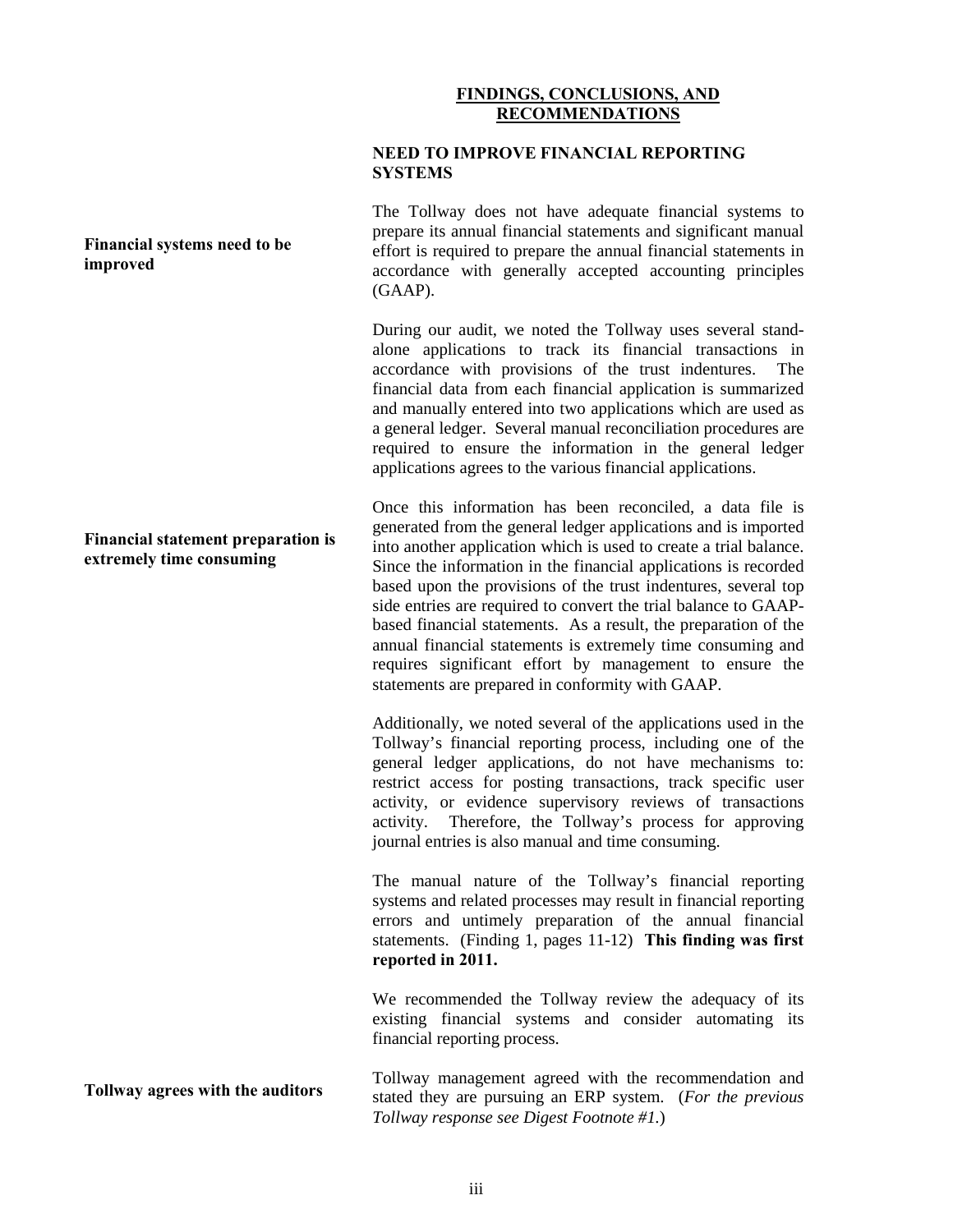#### **INADEQUATE YEAR END PAYABLES PROCESS**

**Need to improve controls over the reporting of accounts payable**

**Expenses were not recorded in the proper fiscal year**

**Tollway agrees with the auditors**

The Tollway has not established adequate internal controls over accurately identifying and recording period end payable transactions for financial reporting purposes.

During our audit we noted the Tollway's year end accounts payable procedures include specifically reviewing cash disbursements made subsequent to year end to determine which accounting period the related expense transaction pertained through the end of January. Additionally, each Tollway department works with its vendors to obtain estimated or actual fiscal year end billings prior to the end of January.

The auditors reviewed 205 cash disbursements subsequent to year end (totaling \$191,499,712) and 120 cash disbursements during fiscal year 2015 (totaling \$172,420,365) . During our review of these transactions the auditors noted the following items were not recorded to the proper accounting period:

- Four highway construction and improvement expenditures (totaling \$5,493,411) that pertained to fiscal year 2015 were recorded as expenses in fiscal year 2016.
- One computer software expenditure (totaling \$5,988) that pertained to fiscal year 2014 was recorded as expense in fiscal year during 2015.
- One auditing and management services expenditure (totaling \$130) that pertained to fiscal year 2014 was recorded as an expense during fiscal year 2015.
- One repair and maintenance expenditure (totaling \$40) that pertained to fiscal year 2014 was recorded as an expense during fiscal year 2015.

Failure to accurately identify and record period end accounts payable transactions may result in the misstatement of the Tollway's financial statements. (Finding 3, pages 15-16) **This finding was first reported in 2011.**

We recommended the Tollway review its current process to assess the completeness of its expense accruals at year end and consider changes necessary to ensure all period end accounts payable are accurately identified and recorded.

Tollway management agreed with the recommendation and stated they are pursuing an ERP system. (*For the previous Tollway response see Digest Footnote #2.*)